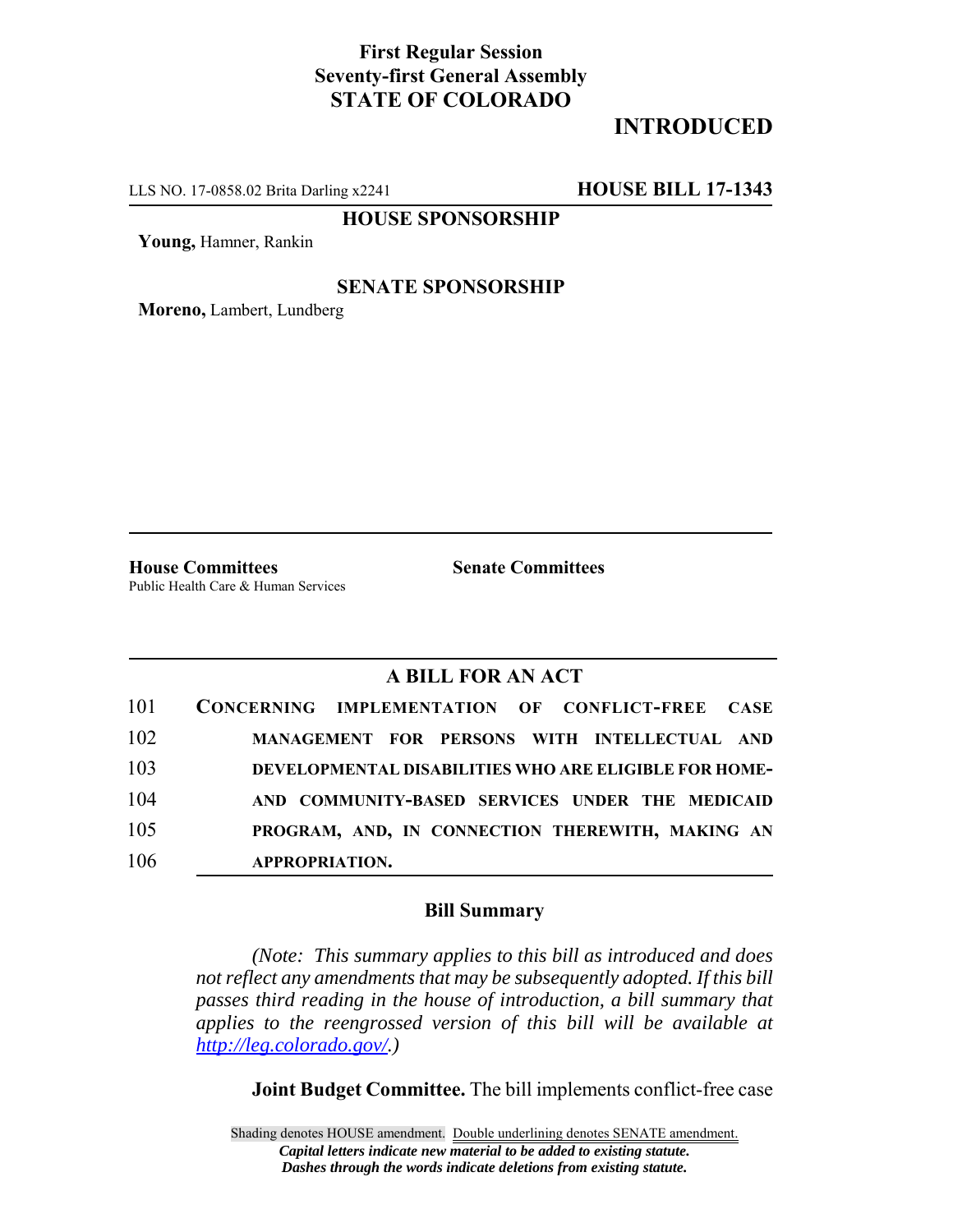management for persons with intellectual and developmental disabilities who are enrolled in home- and community-based services under Colorado's medicaid program.

The definition of conflict-free case management is included in the bill and reflects the policy that case management services are provided to a person with intellectual and developmental disabilities who is enrolled in home- and community-based services by an agency that is not also providing the same person services and supports unless a federal exemption is approved.

The bill defines and creates case management agencies that will provide case management services, and contains provisions for the department of health care policy and financing's (department) oversight of case management agencies. The state medical services board (state board) shall promulgate rules upon the enactment of the bill for the certification and decertification of case management agencies, as well as rules that ensure that a person with intellectual and developmental disabilities enrolled in home- and community-based services has access to case management services and that there is a process for a person to select the case management agency of his or her choice. A case management agency shall develop an individualized plan for these persons. Designated community-centered boards shall continue to develop individualized plans for a child with disabilities from birth to age 2 and for persons eligible for other programs. The bill makes conforming amendments in existing statutes to add references to case management agencies, where relevant.

The bill contains time frames for the implementation of conflict-free case management in Colorado. Initially, the department shall determine the options for community-centered boards to become compliant with conflict-free case management when serving persons with intellectual and developmental disabilities who are enrolled in home- and community-based services. Conflicted community-centered boards are required to develop a business continuity plan to transition to providing either case management services or services and supports to these persons. The bill includes a date by which all persons receiving homeand community-based services will be served through a system of conflict-free case management.

The bill authorizes the department to seek a federal exemption from conflict-free case management in geographic areas within the state where the only willing and qualified entity to provide case management services is also the only willing and qualified entity to provide home- and community-based services in that geographic area. The bill contains procedures and time frames for rural community-centered boards, as defined in the bill, to request that the department seek the federal exemption. The bill includes provisions relating to the denial of a federal exemption and requires state board rules for when a federal exemption is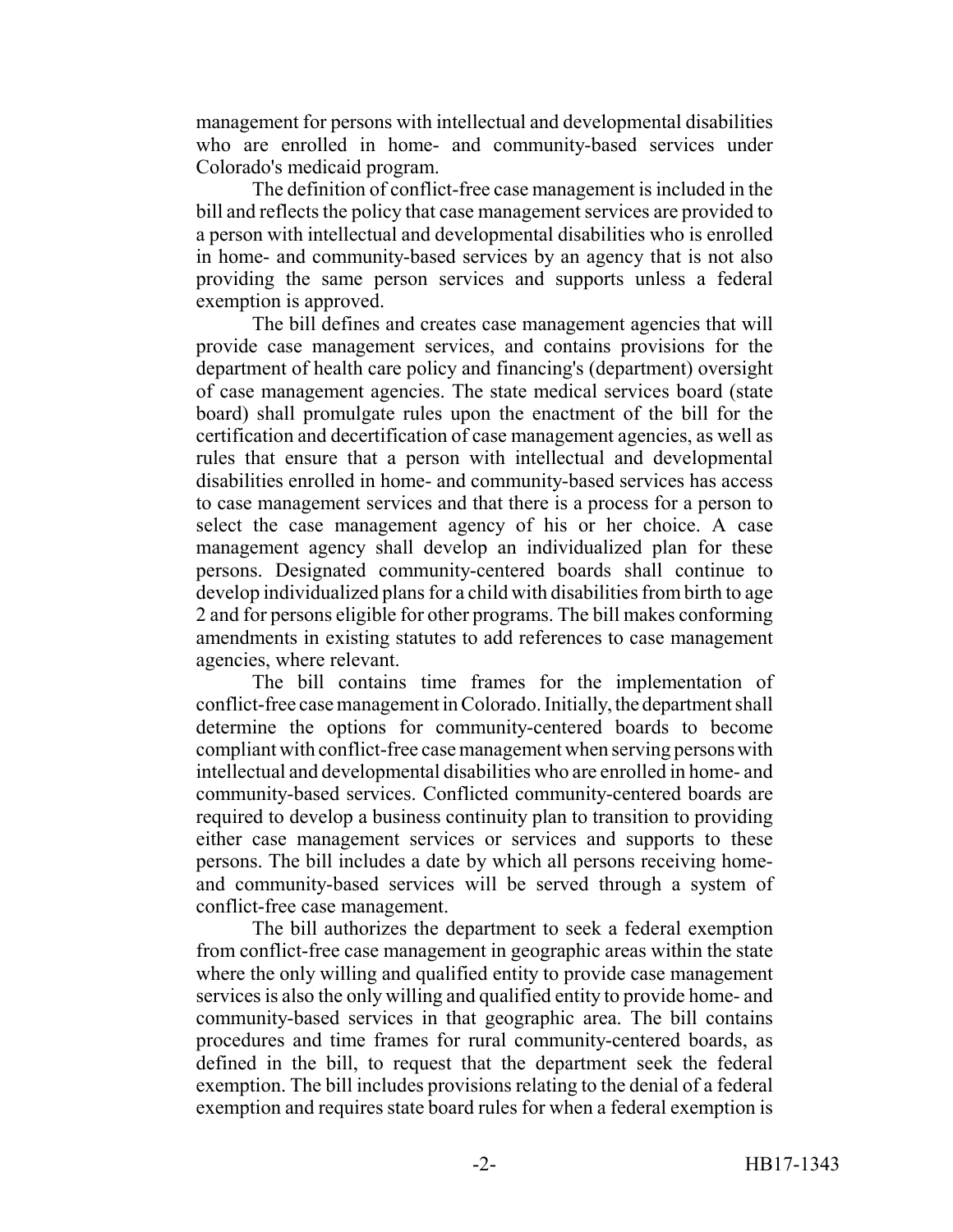pending and for when there are multiple agencies operating in the same geographic area.

The bill authorizes and prioritizes the use of money in the intellectual and developmental disabilities services cash fund (cash fund) for systems changes related to the implementation of conflict-free case management and repeals the cash fund in 2022.

 *Be it enacted by the General Assembly of the State of Colorado:* **SECTION 1.** In Colorado Revised Statutes, 25.5-10-202, **amend** the introductory portion, (4), (14), (24)(b), (28), (29), and (36) introductory portion; **repeal** (2)(a); and **add** (1.9), (5.7), and (13.5) as follows: **25.5-10-202. Definitions.** As used in this article ARTICLE 10, unless the context otherwise requires: (1.9) "CASE MANAGEMENT AGENCY" MEANS A PUBLIC OR PRIVATE NOT-FOR-PROFIT OR FOR-PROFIT AGENCY THAT MEETS ALL APPLICABLE STATE AND FEDERAL REQUIREMENTS AND IS CERTIFIED BY THE STATE DEPARTMENT TO PROVIDE CASE MANAGEMENT SERVICES PURSUANT TO SECTION 25.5-10-209.5.THE CASE MANAGEMENT AGENCY SHALL PROVIDE CASE MANAGEMENT SERVICES PURSUANT TO A CONTRACT WITH THE STATE 14 DEPARTMENT (2) "Case management services" means the following: (a) The determination of eligibility for services and supports; (4) "Community-centered board" means a private corporation, 18 for-profit or not-for-profit, that when IS designated pursuant to section 25.5-10-208, provides case management services to persons with intellectual and developmental disabilities, is authorized to determine 21 eligibility of those persons within a specified geographical area, serves as 22 the single point of entry for persons to receive services and supports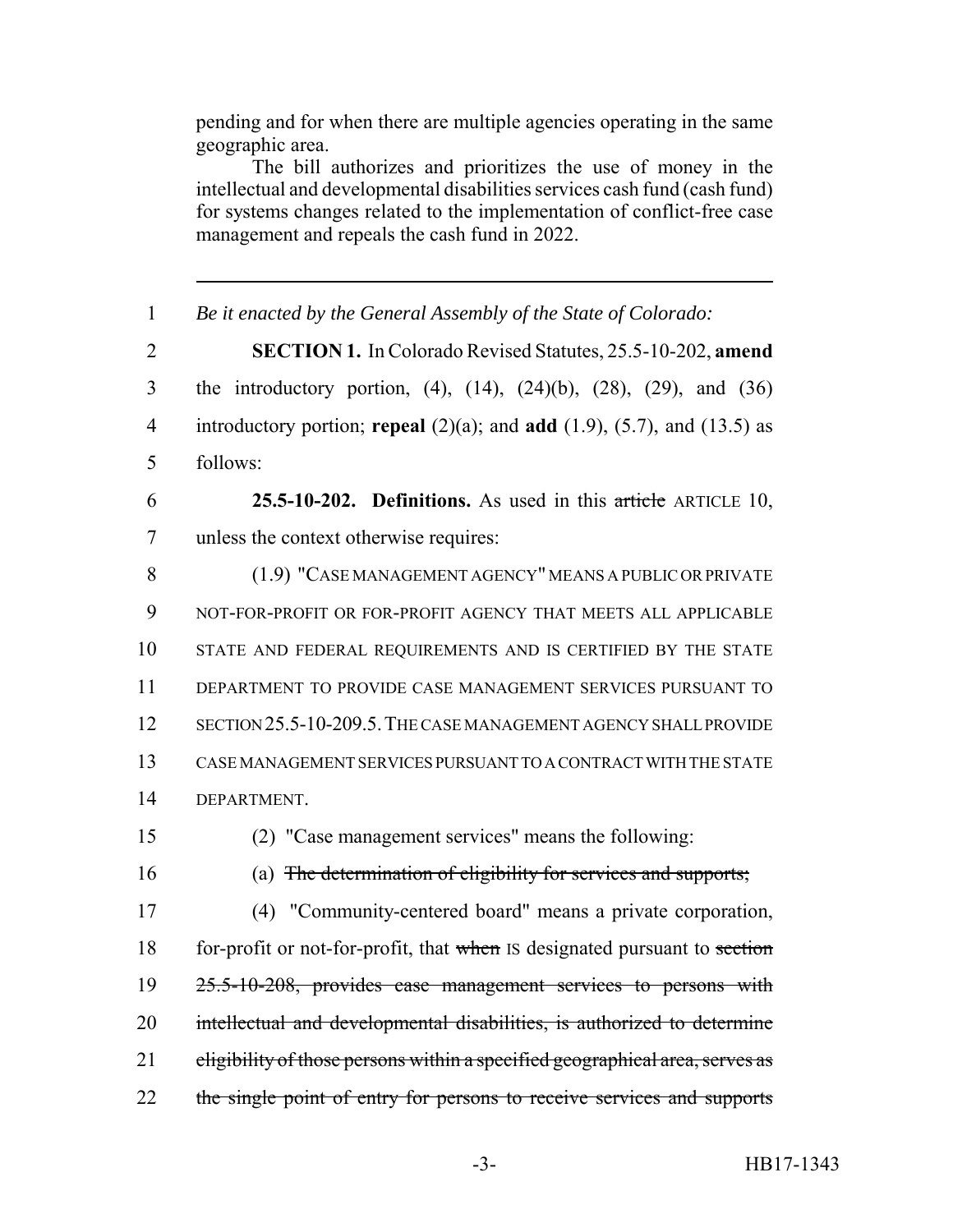under this article, and provides authorized services and supports to those 2 persons either directly or by purchasing services and supports from 3 service agencies SECTION 25.5-10-209.

 (5.7) "CONFLICT-FREE CASE MANAGEMENT" MEANS, PURSUANT TO 42 CFR 441.301 (c)(1)(VI), CASE MANAGEMENT SERVICES PROVIDED TO A PERSON WITH AN INTELLECTUAL AND DEVELOPMENTAL DISABILITY ENROLLED IN A HOME- AND COMMUNITY-BASED SERVICES WAIVER THAT ARE PROVIDED BY A CASE MANAGEMENT AGENCY THAT IS NOT THE SAME AGENCY THAT PROVIDES SERVICES AND SUPPORTS TO THAT PERSON. SERVICE AGENCIES AND CASE MANAGEMENT AGENCIES ARE RESPONSIBLE 11 FOR ENSURING PERSONS WHO ARE EMPLOYED BY THE AGENCY MEET THE 12 REQUIREMENTS OF THIS ARTICLE 10.

 (13.5) "ELIGIBLE FOR HOME- AND COMMUNITY-BASED SERVICES" MEANS A "PERSON WITH AN INTELLECTUAL AND DEVELOPMENTAL DISABILITY", AS DEFINED IN SECTION 25.5-6-403, WHO MEETS THE 16 DEFINITION OF AN "ELIGIBLE PERSON", AS DEFINED IN SECTION 25.5-6-403. (14) "Eligible for supports and services" refers to any person with

18 an intellectual and developmental disability as determined eligible by the 19 A community-centered boards, BOARD pursuant to section 25.5-10-210 SECTION 25.5-10-211.

 (24) (b) Every individualized plan must include a statement of 22 agreement with the plan, signed by the person receiving services or other such person legally authorized to sign on behalf of the person and by a representative of the community-centered board OR CASE MANAGEMENT AGENCY.

 (28) "Interdisciplinary team" means a group of people convened by a designated community-centered board OR BY A CASE MANAGEMENT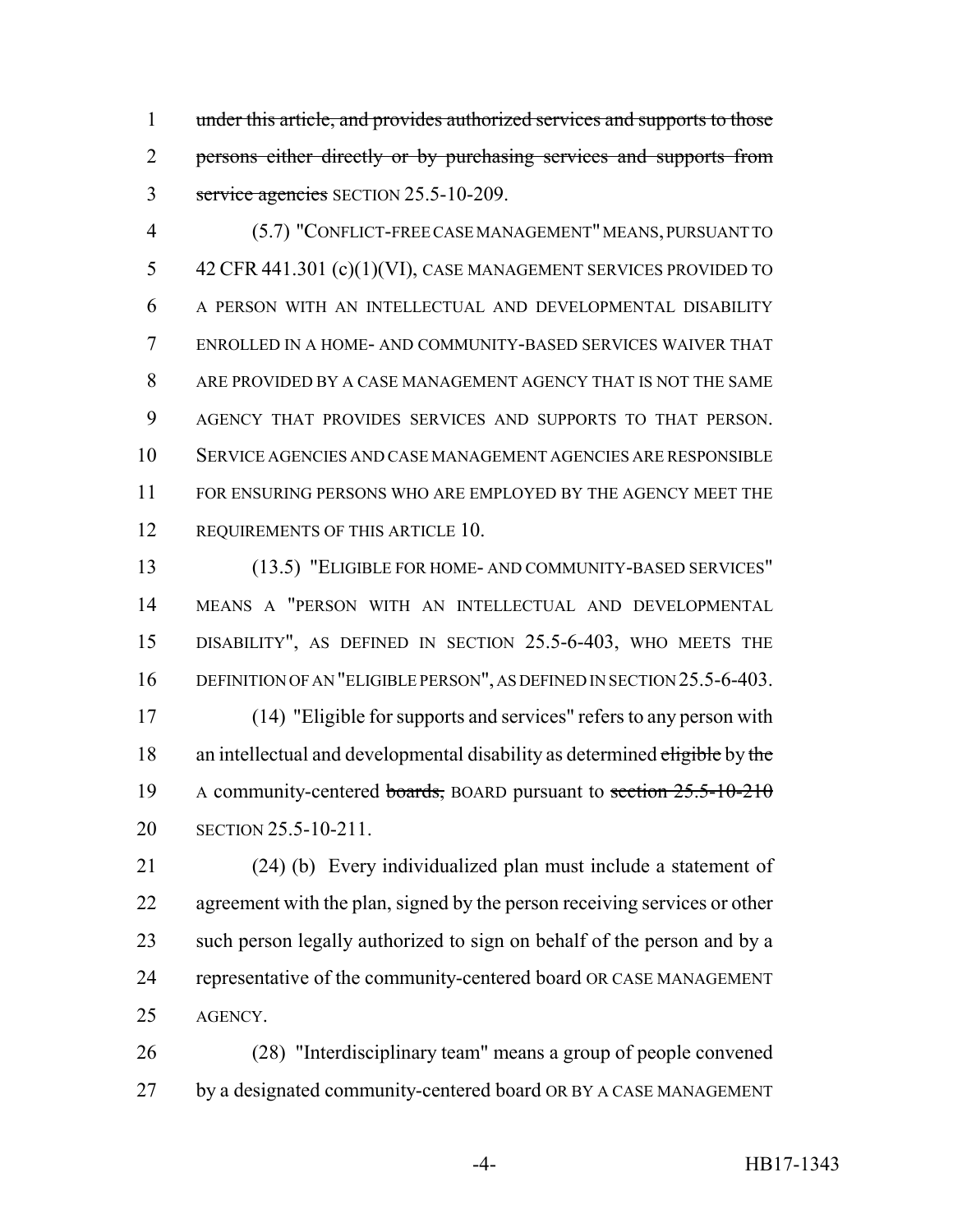AGENCY that includes the person receiving services; the parents or guardian of a minor; a guardian or an authorized representative, as appropriate; the person who coordinates the provisions of services and 4 supports; and others as determined by the person's needs and preference CHOSEN BY THE PERSON RECEIVING SERVICES, who are assembled to work in a cooperative manner to develop or review the individualized plan.

 (29) "Least restrictive environment" means an environment that represents the least departure from the typical patterns of living and that effectively meets the needs and preferences of the person receiving services. "Least restrictive environment" may include, but need not be limited to, receiving services from a community-centered board, service 12 agency, CASE MANAGEMENT AGENCY, or a family caregiver in the family home.

 (36) "Services and supports" OR "SUPPORTS AND SERVICES" means one or more of the following: Education, training, independent or supported living assistance, therapies, identification of natural supports, and other activities provided:

 **SECTION 2.** In Colorado Revised Statutes, 25.5-10-204, **amend** 19 (1) introductory portion,  $(1)(a)$ , and  $(1)(b)$  as follows:

 **25.5-10-204. Duties of the executive director - state board rules.** (1) In order to implement the provisions of this article ARTICLE 10, 22 the executive director shall, subject to available appropriations, carry out the following duties:

 (a) Conduct monitoring and review activities that include 25 community-centered boards, and service agencies, AND CASE MANAGEMENT AGENCIES;

(b) Provide or obtain training and technical assistance through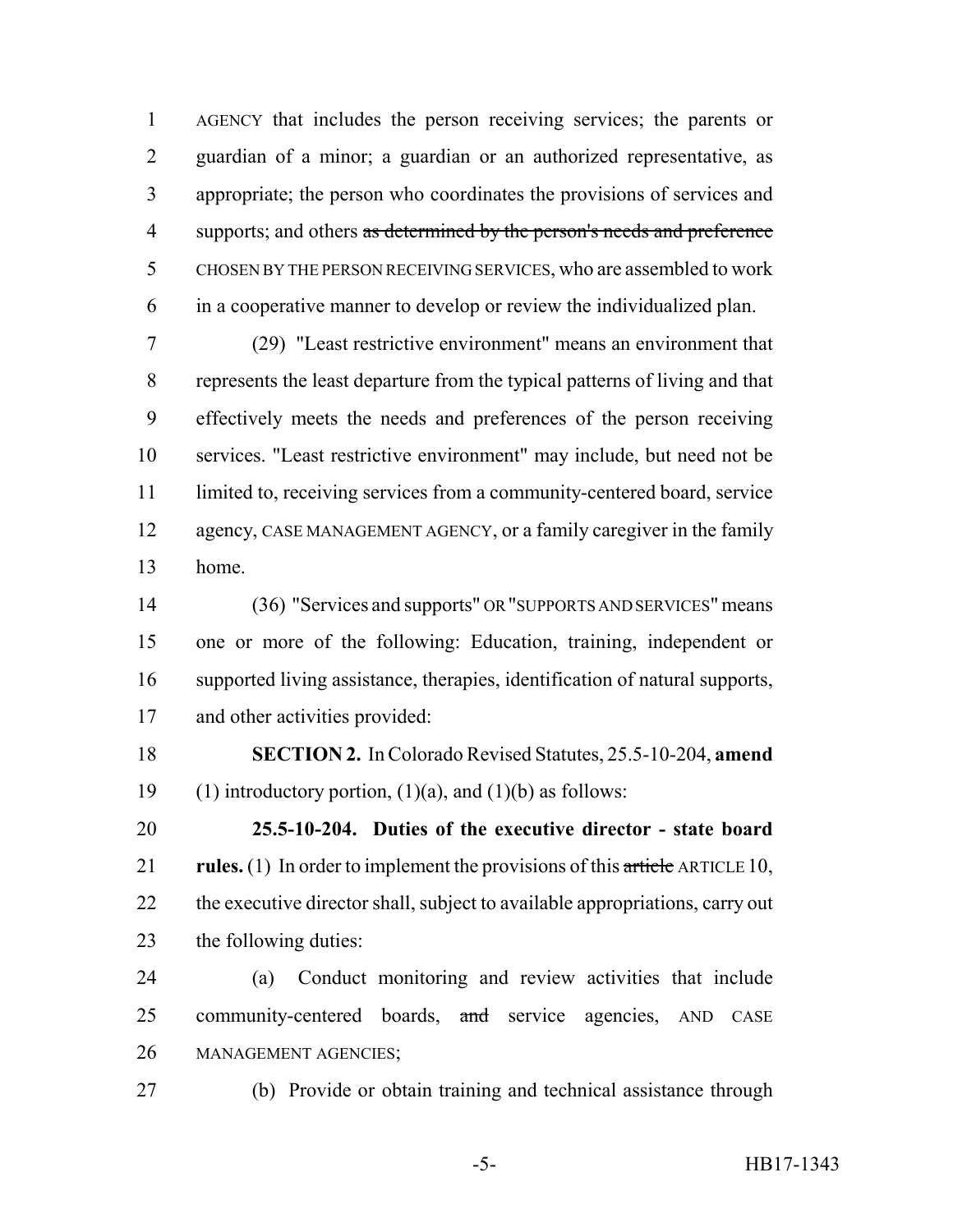1 community-centered boards, and service agencies, AND CASE MANAGEMENT AGENCIES in order to improve the quality of services and supports provided to persons with intellectual and developmental disabilities;

 **SECTION 3.** In Colorado Revised Statutes, 25.5-10-206, **amend** 6 (1) introductory portion,  $(2)$ ,  $(3)$ ,  $(4)(a)$  introductory portion,  $(4)(b)$ , and (5) as follows:

 **25.5-10-206. Authorized services and supports - conditions of funding - purchase of services and supports - boards of county commissioners - appropriation.** (1) Subject to annual appropriations by the general assembly, the state department shall provide or purchase, pursuant to subsection (4) of this section, authorized services and supports from community-centered boards, CASE MANAGEMENT 14 AGENCIES, or service agencies for persons who have been determined to be eligible for such services and supports pursuant to section 25.5-10-211 and as specified in the eligible person's individualized plan. Those services and supports may include, but need not be limited to, the following:

 (2) Service agencies, COMMUNITY-CENTERED BOARDS, AND CASE MANAGEMENT AGENCIES receiving funds pursuant to subsection (1) of 21 this section shall comply with all of the provisions of this article ARTICLE 22 10 and the rules promulgated thereunder.

23 (3) Service and support coordination shall CASE MANAGEMENT SERVICES MUST be purchased from the community-centered board designated pursuant to section 25.5-10-209 OR THE CASE MANAGEMENT AGENCY, except as otherwise provided in subsection (4) of this section. (4) (a) The state department may purchase services and supports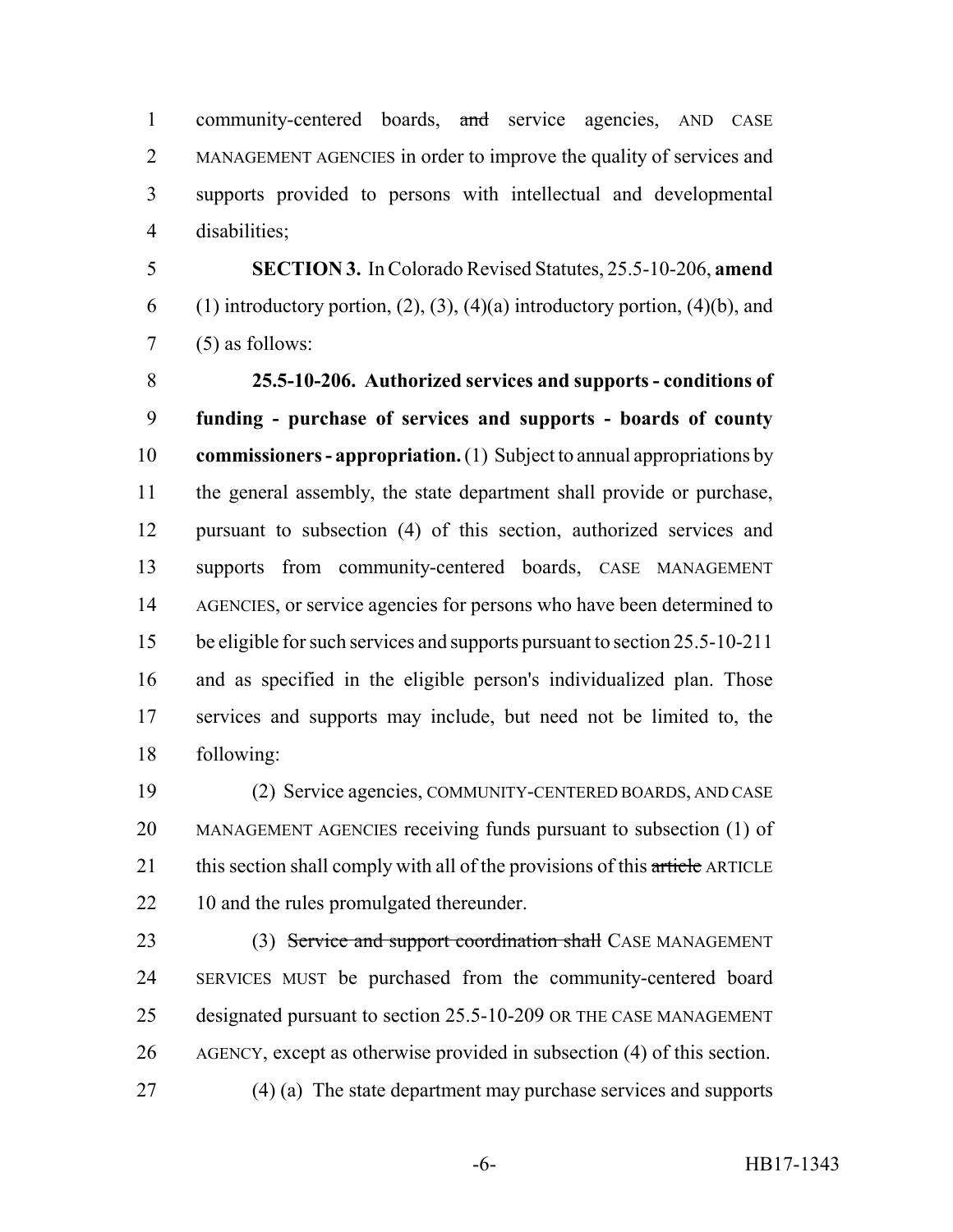1 including service and support coordination, directly from service agencies AND CASE MANAGEMENT SERVICES FROM CASE MANAGEMENT AGENCIES if:

 (b) The state department shall only purchase services and supports directly from those community-centered boards, CASE MANAGEMENT AGENCIES, or service agencies that meet established standards.

 (5) Governmental units, including but not limited to counties, municipalities, school districts, health service districts, and state institutions of higher education, are authorized at their own expense to furnish money, materials, or services and supports to persons with intellectual and developmental disabilities, or to purchase services and supports for such persons through designated community-centered boards, CASE MANAGEMENT AGENCIES, or service agencies, so long as no conditions or requirements imposed as a result of the provision or 15 purchase through a community-centered board or service agency conflict 16 with the provisions of this article ARTICLE 10 or the rules promulgated thereunder.

 **SECTION 4.** In Colorado Revised Statutes, 25.5-10-207, **amend** (3) introductory portion, (3)(c), and (3)(d); and **add** (3)(e), (8), and (9) as follows:

 **25.5-10-207. Services and supports - waiting list reduction - cash fund - repeal.** (3) The general assembly may annually appropriate 23 moneys MONEY in the intellectual and developmental disabilities services cash fund to the state department for:

 (c) Increasing system capacity for home- and community-based intellectual and developmental disabilities programs, services, and 27 supports;  $\frac{and}{}$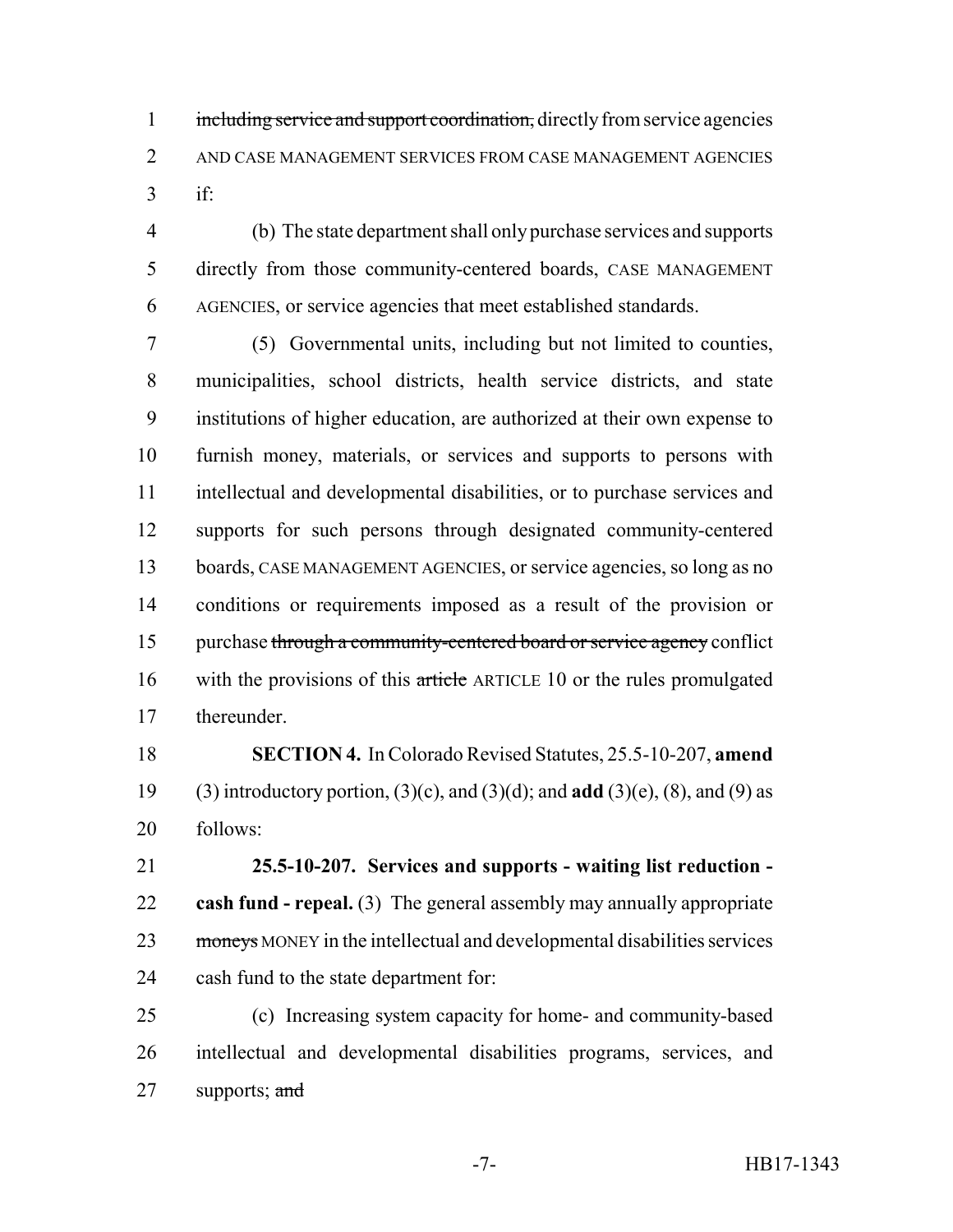(d) The development of an assessment tool pursuant to section 2 25.5-6-104 (5); AND

 (e) SYSTEMS CHANGES RELATED TO ENSURING THAT THE SYSTEM OF SERVICES AND SUPPORTS IS COMPLIANT WITH CONFLICT-FREE CASE MANAGEMENT PROVISIONS PURSUANT TO SECTION 25.5-10-211.5.

 (8) THE MONEY IN THE FUND SHALL BE PRIORITIZED FOR THE PURPOSE SET FORTH IN SUBSECTION (3)(e) OF THIS SECTION.

8 (9) (a) THIS SECTION IS REPEALED, EFFECTIVE JULY 1, 2022.

 (b) PRIOR TO ITS REPEAL, ANY REMAINING MONEY IN THE INTELLECTUAL AND DEVELOPMENTAL DISABILITIES SERVICES CASH FUND SHALL BE TRANSFERRED TO THE GENERAL FUND.

 **SECTION 5.** In Colorado Revised Statutes, 25.5-10-208, **amend** 13 (1), (2) introductory portion,  $(2)(b)$ ,  $(2)(c)$ , and (4) as follows:

 **25.5-10-208. Service agencies and case management agencies - money - rules.** (1) A service agency including a community-centered 16 board when acting as a service agency, AND A CASE MANAGEMENT 17 AGENCY shall comply with the requirements set forth in this article ARTICLE 10 and the rules promulgated thereunder.

 (2) The state board shall promulgate rules to implement the purchase of services and supports from a community-centered board, service agency, CASE MANAGEMENT AGENCY, or family caregiver. The 22 rules shall MUST include, but need not be limited to:

 (b) Procedures for obtaining an annual audit of designated community-centered boards, CASE MANAGEMENT AGENCIES, and service 25 agencies not affiliated with a designated community-centered board to provide financial information deemed necessary by the state department to establish costs of services and supports and to ensure proper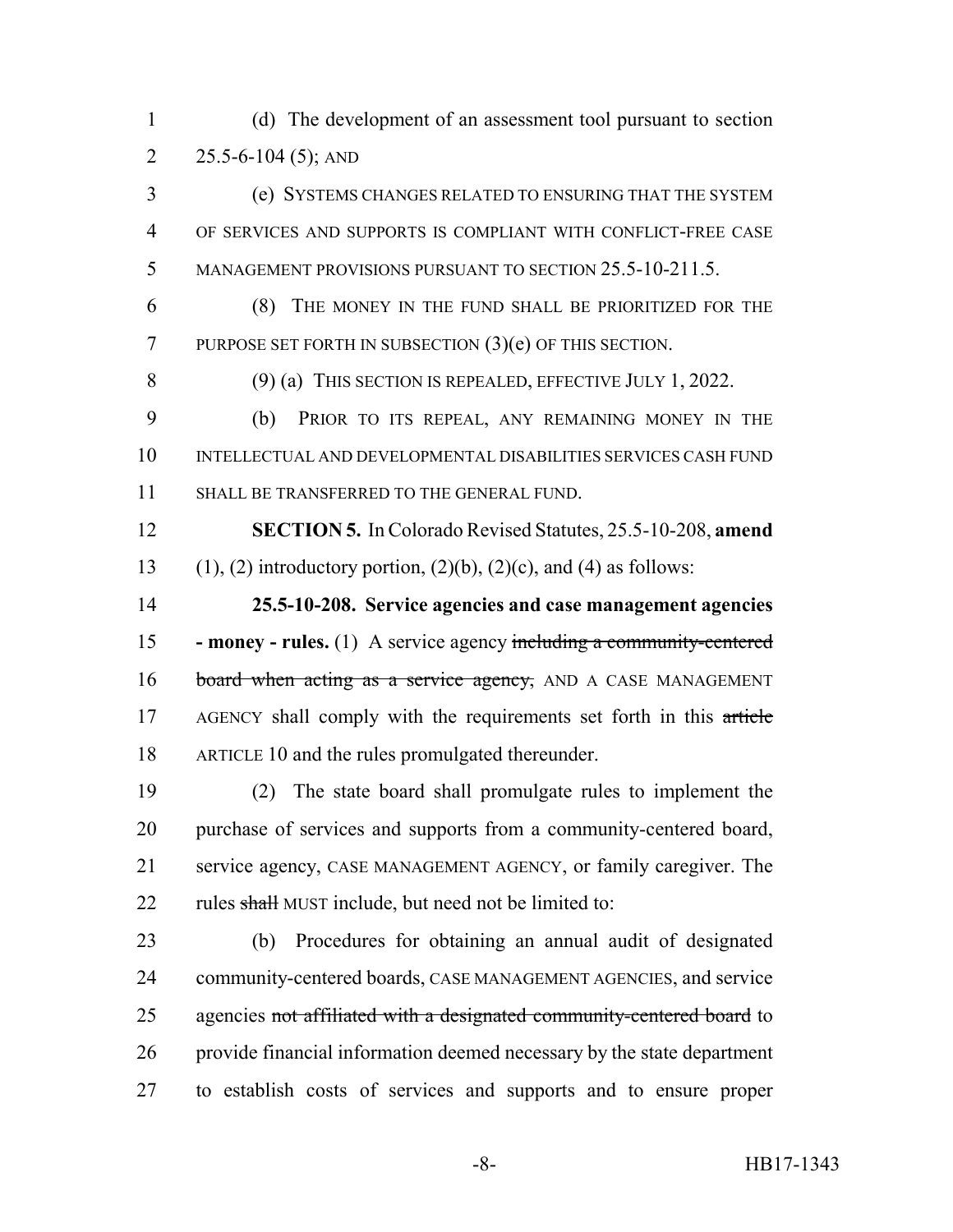1 management of moneys MONEY received pursuant to section 25.5-10-206;

 (c) Delineation of a system to resolve contractual disputes between the state department and designated community-centered boards, or service agencies, OR CASE MANAGEMENT AGENCIES, and between designated community-centered boards and service agencies, including the contesting of any rates that the designated community-centered boards charge to service agencies based upon a percentage of the rates that service agencies charge for services and supports;

 (4) Upon a determination by the executive director that services or supports have not been provided in accordance with the program or 11 financial administration standards specified in this article ARTICLE 10 and the rules promulgated thereunder, the executive director may reduce, suspend, or withhold payment to a designated community-centered board, CASE MANAGEMENT AGENCY, or service agency under contract with a designated community-centered board, or service agency from which the state department purchased services or supports directly. When the executive director decides to reduce, suspend, or withhold payment, the executive director shall specify the reasons therefor and the actions that are necessary to bring the designated community-centered board, CASE MANAGEMENT AGENCY, or service agency into compliance.

 **SECTION 6.** In Colorado Revised Statutes, 25.5-10-209, **amend** 22  $(2)(e)$  as follows:

 **25.5-10-209. Community-centered boards - designation - purchase of services and supports - performance audits - Colorado local government audit law - public disclosure of board administration and operations.** (2) Once a community-centered board has been designated pursuant to this section, it shall, subject to available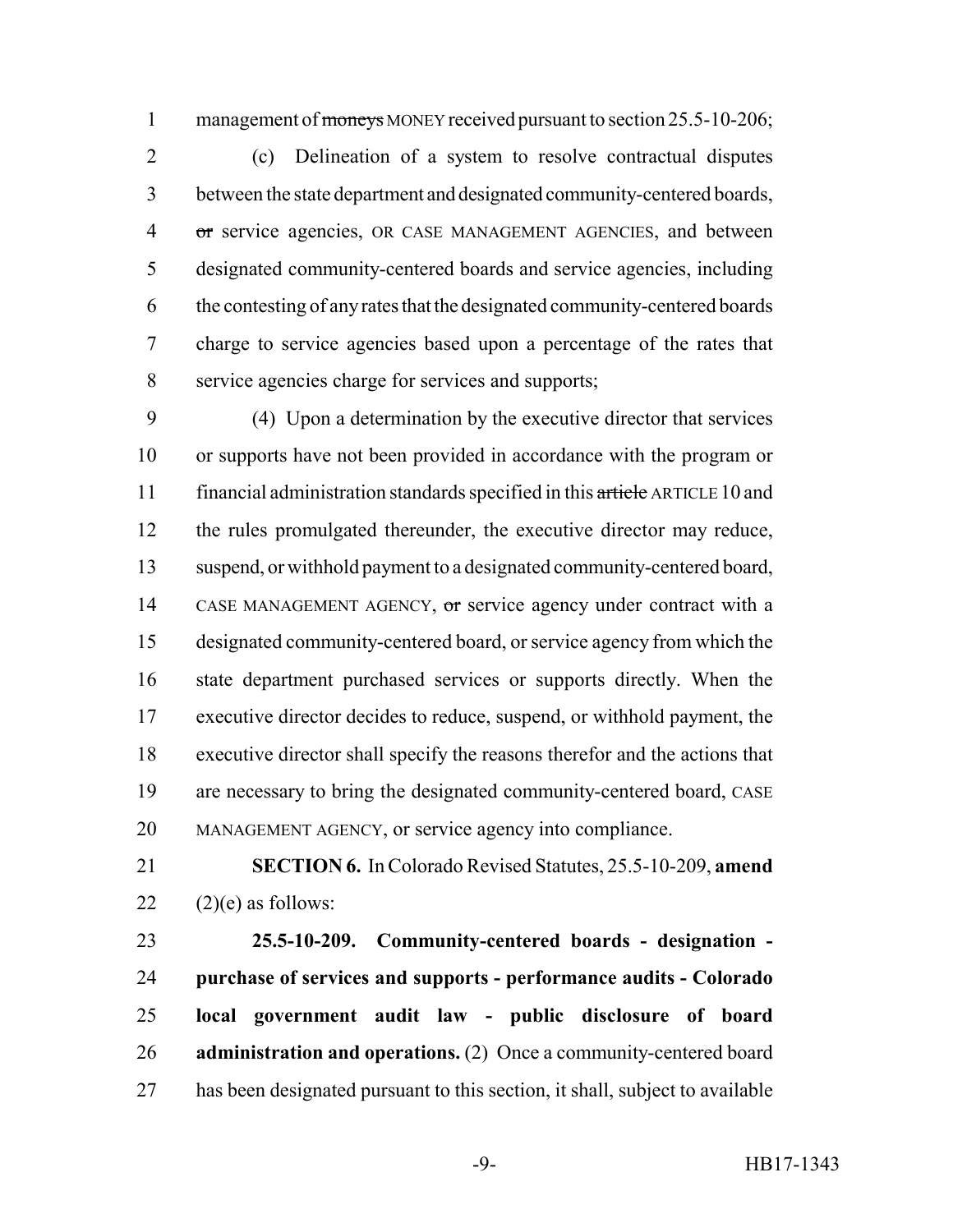appropriations:

 (e) Provide case management services including service and 3 support coordination and periodic reviews PURSUANT TO SECTION 25.5-10-211, for persons receiving services and families with children with intellectual and developmental disabilities or delays;

 **SECTION 7.** In Colorado Revised Statutes, **add** 25.5-10-209.5 as follows:

 **25.5-10-209.5. Case management agencies - certification - purchase of services and supports - rules.** (1) IN ORDER TO BE CERTIFIED AS A CASE MANAGEMENT AGENCY, A PUBLIC OR PRIVATE FOR-PROFIT OR NOT-FOR-PROFIT AGENCY SHALL APPLY FOR CERTIFICATION TO THE STATE DEPARTMENT IN THE FORM AND MANNER SPECIFIED BY THE EXECUTIVE DIRECTOR.THE STATE BOARD SHALL PROMULGATE RULES FOR CERTIFICATION AND DECERTIFICATION OF CASE MANAGEMENT AGENCIES. (2) ONCE CERTIFIED PURSUANT TO THIS SECTION, A CASE MANAGEMENT AGENCY SHALL, SUBJECT TO AVAILABLE APPROPRIATIONS: (a) DETERMINE THE NEEDS OF A PERSON ENROLLED IN HOME- AND COMMUNITY-BASED SERVICES WHO SELECTS THE CASE MANAGEMENT AGENCY; AND

 (b) PROVIDE CASE MANAGEMENT SERVICES AND PERIODIC REVIEWS 21 PURSUANT TO SECTION 25.5-10-211.

22 (3) THE EXECUTIVE DIRECTOR OR HIS OR HER DESIGNEE SHALL REVIEW EACH CASE MANAGEMENT AGENCY TO ENSURE THAT THE AGENCY COMPLIES WITH THE REQUIREMENTS AND STANDARDS SET FORTH IN THIS ARTICLE 10 AND THE RULES PROMULGATED PURSUANT TO THIS ARTICLE 10.

(4) THE STATE BOARD SHALL PROMULGATE RULES TO ENSURE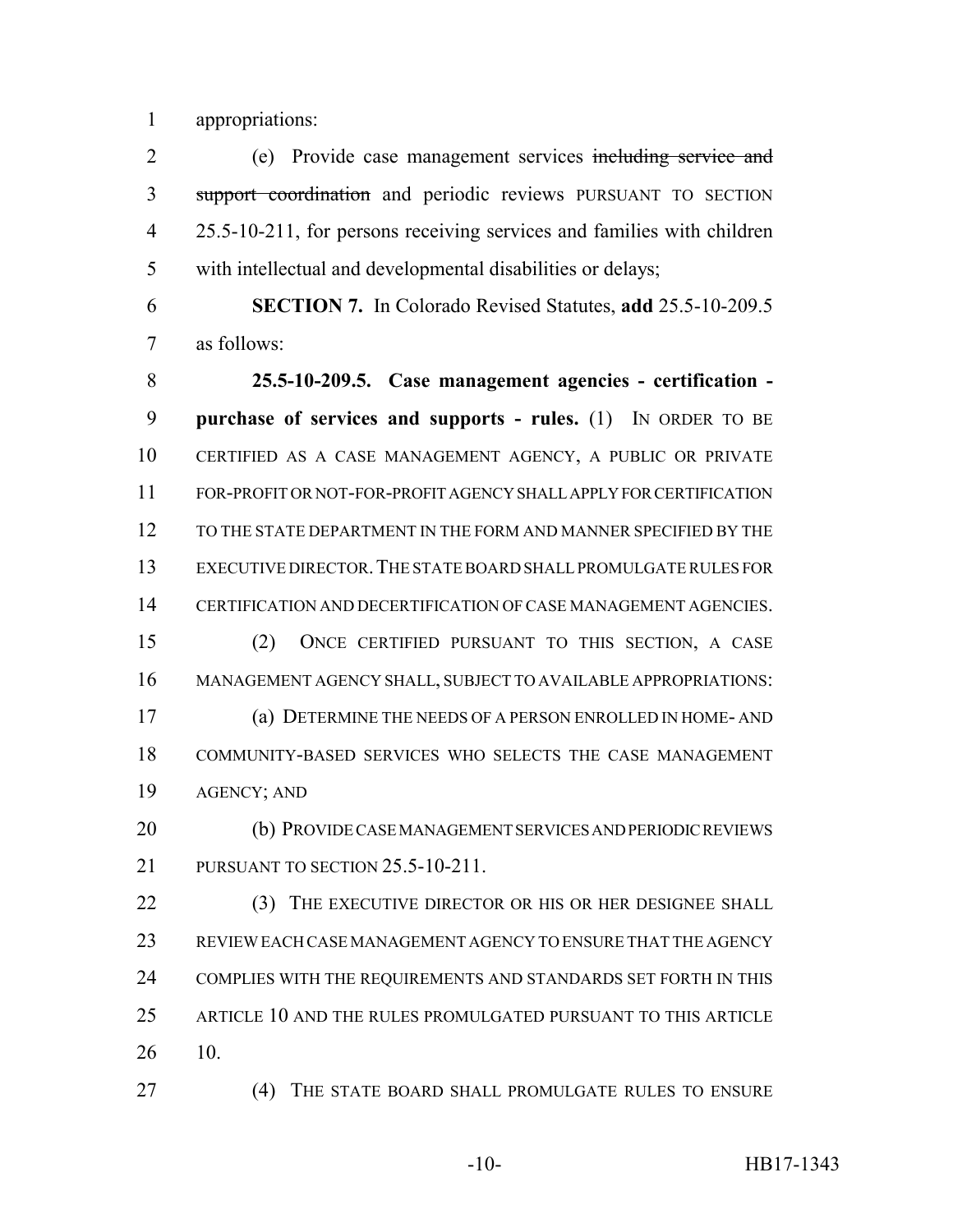THAT:

 (a) EACH ENROLLED PERSON WITH AN INTELLECTUAL AND DEVELOPMENTAL DISABILITY HAS ACCESS TO CASE MANAGEMENT SERVICES;

 (b) A PERSON WHO IS ENROLLED IN HOME- AND COMMUNITY-BASED SERVICES AND OTHER PROGRAMS, AS DEFINED IN SECTION 25.5-10-202, IS NOT REQUIRED TO HAVE MULTIPLE CASE MANAGERS; AND

 (c) THERE IS AN ESTABLISHED PROCESS FOR A PERSON TO SELECT THE CASE MANAGEMENT AGENCY OF HIS OR HER CHOICE.

 (5) THE STATE BOARD SHALL BEGIN PROMULGATING RULES FOR CASE MANAGEMENT AGENCIES UPON THE EFFECTIVE DATE OF THIS SECTION.

 **SECTION 8.** In Colorado Revised Statutes, 25.5-10-211, **amend** (1), (2), and (3); and **add** (2.5) as follows:

 **25.5-10-211. Eligibility determination - individualized plan - periodic review - rules.** (1) (a) Any person may request an evaluation to determine whether he or she has an intellectual and developmental disability and is eligible to receive services and supports pursuant to this 20 article ARTICLE 10. The person must apply for eligibility determination to the designated community-centered board in the designated service area where the person resides.

 (b) Pursuant to the contract with the state department, designated community-centered boards shall determine whether a person is eligible 25 to receive services and supports pursuant to this article and, if so, ARTICLE 26 10. FOR PERSONS ELIGIBLE FOR SERVICES AND SUPPORTS OTHER THAN HOME- AND COMMUNITY-BASED SERVICES, THE DESIGNATED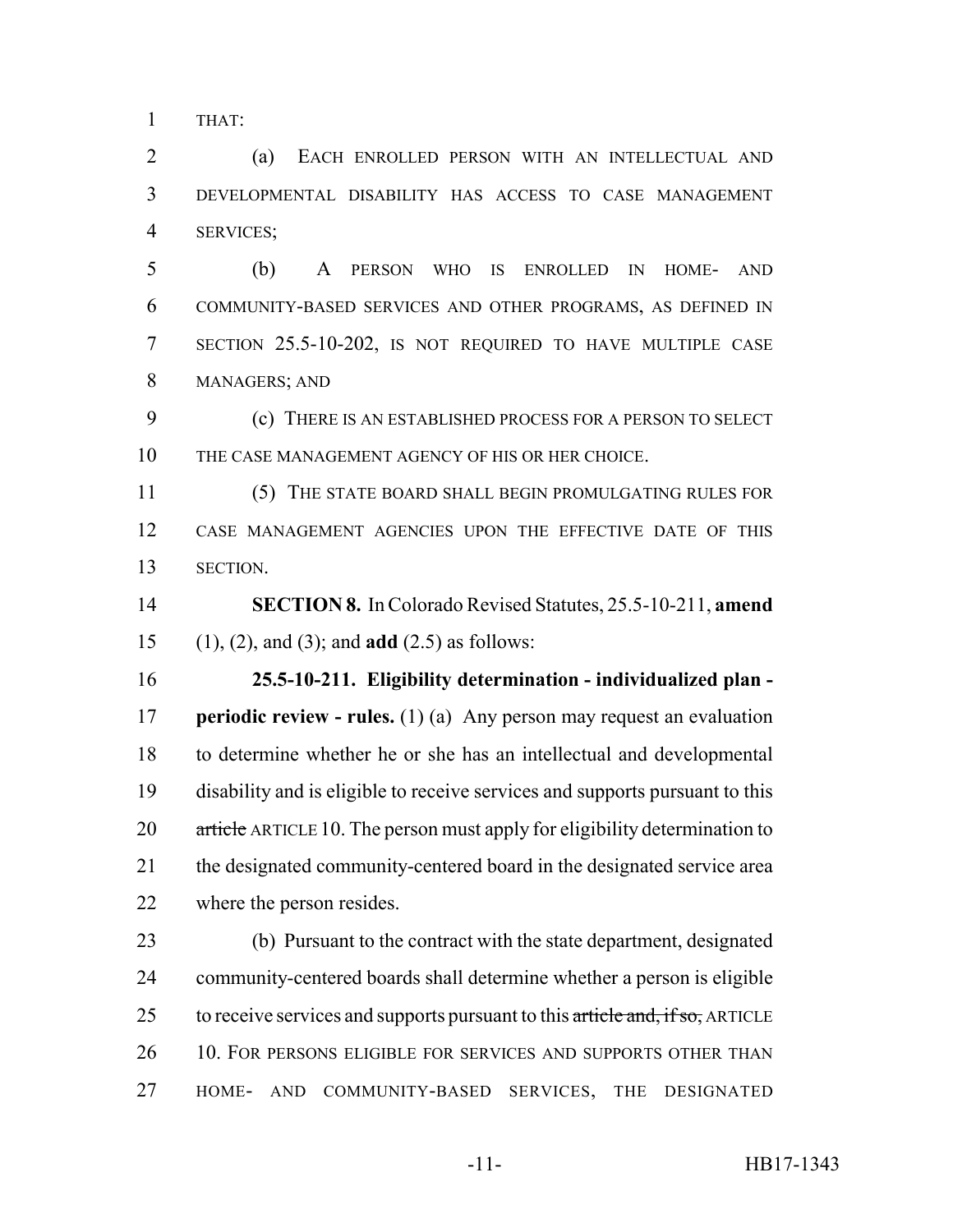COMMUNITY-CENTERED BOARD shall develop an individualized plan for 2 him or her as part of his or her enrollment into a program. The state board shall promulgate rules, pursuant to article 4 of title 24, C.R.S., setting forth the procedure and criteria for determination of eligibility and individualized plan development. The procedure and criteria shall be uniform in nature and applied throughout the state in a consistent manner.

 (c) FOR A PERSON ELIGIBLE FOR AND AUTHORIZED TO RECEIVE HOME- AND COMMUNITY-BASED SERVICES, DESIGNATED COMMUNITY-CENTERED BOARDS SHALL REFER THE PERSON TO A THIRD-PARTY ENTITY FOR SELECTION OF A CASE MANAGEMENT AGENCY.

 (2) (a) Following intake and assessment, PURSUANT TO SUBSECTION (2)(b) OF THIS SECTION, the designated community-centered 13 board OR THE CASE MANAGEMENT AGENCY CHOSEN BY THE PERSON shall develop an individualized plan as provided by rules promulgated by the state board. The designated community-centered board shall develop an individualized family service plan for a child with disabilities from birth 17 through two years of age pursuant to section 27-10.5-703. C.R.S.

 (b) (I) THE CASE MANAGEMENT AGENCY SHALL DEVELOP AN INDIVIDUALIZED PLAN FOR PERSONS ENROLLED IN HOME- AND COMMUNITY-BASED SERVICES.

**III)** THE DESIGNATED COMMUNITY-CENTERED BOARD SHALL DEVELOP AN INDIVIDUALIZED PLAN FOR PERSONS ELIGIBLE FOR OTHER PROGRAMS, AS DEFINED IN SECTION 25.5-10-202, AND FOR A CHILD WITH DISABILITIES FROM BIRTH THROUGH TWO YEARS OF AGE PURSUANT TO SECTION 27-10.5-703.

26 (2.5) THE STATE BOARD SHALL PROMULGATE RULES PURSUANT TO ARTICLE 4 OF TITLE 24 SETTING FORTH THE PROCEDURE AND CRITERIA FOR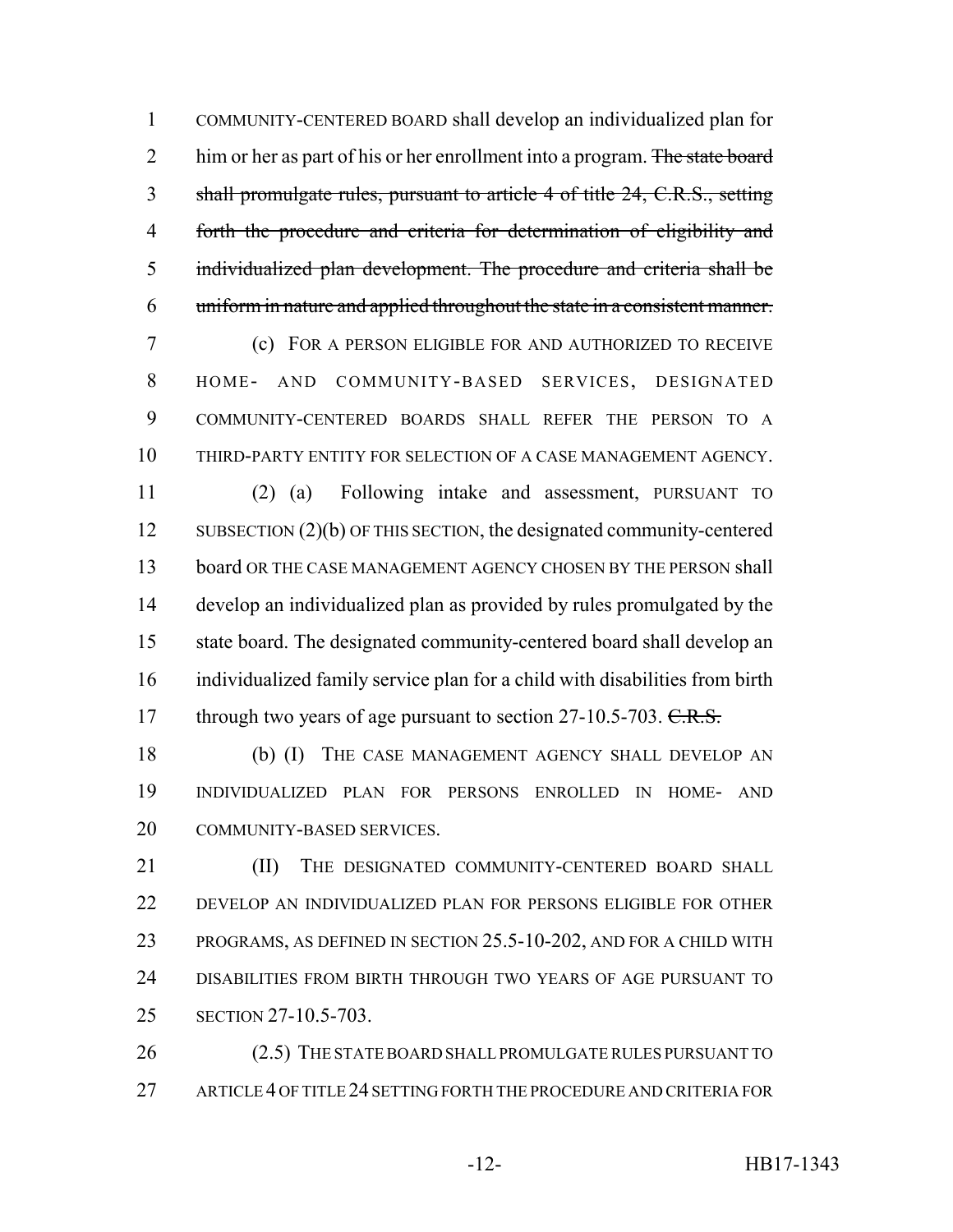DETERMINATION OF ELIGIBILITY AND INDIVIDUALIZED PLAN DEVELOPMENT. THE PROCEDURE AND CRITERIA MUST BE UNIFORM IN NATURE AND APPLIED THROUGHOUT THE STATE IN A CONSISTENT MANNER. THE PROCEDURE AND CRITERIA ESTABLISHED BY THE STATE BOARD MUST CONFORM WITH THE PROVISIONS OF SECTION 25.5-10-211.5 RELATING TO CONFLICT-FREE CASE MANAGEMENT.

 (3) Subject to available appropriations pursuant to section 25.5-10-206 and to the capacity of an individual service agency, the person with an intellectual and developmental disability must be provided options for services and supports within the designated service area that can appropriately meet the person's identified needs, as identified pursuant to subsection (2) of this section, and may select the CASE MANAGEMENT AGENCY AND service agency from which to receive services or supports.

 **SECTION 9.** In Colorado Revised Statutes, **add** 25.5-10-211.5 as follows:

 **25.5-10-211.5. Conflict-free case management - implementation - legislative declaration - definition.** (1) THE GENERAL ASSEMBLY ACKNOWLEDGES THE RIGHTS OF INDIVIDUALS TO MAKE CHOICES REGARDING THEIR CASE MANAGEMENT AGENCY AND SERVICE AGENCY. THEREFORE, THE GENERAL ASSEMBLY BELIEVES THERE EXISTS 22 THE NEED TO ENSURE CONFLICT-FREE CASE MANAGEMENT SERVICES WITHIN THE MEDICAID WAIVERS FOR PERSONS WITH INTELLECTUAL AND DEVELOPMENTAL DISABILITIES.

 (2) AS USED IN THIS SECTION, UNLESS THE CONTEXT OTHERWISE REQUIRES, "RURAL COMMUNITY-CENTERED BOARD" MEANS A COMMUNITY-CENTERED BOARD COMPRISED PRIMARILY OF COUNTIES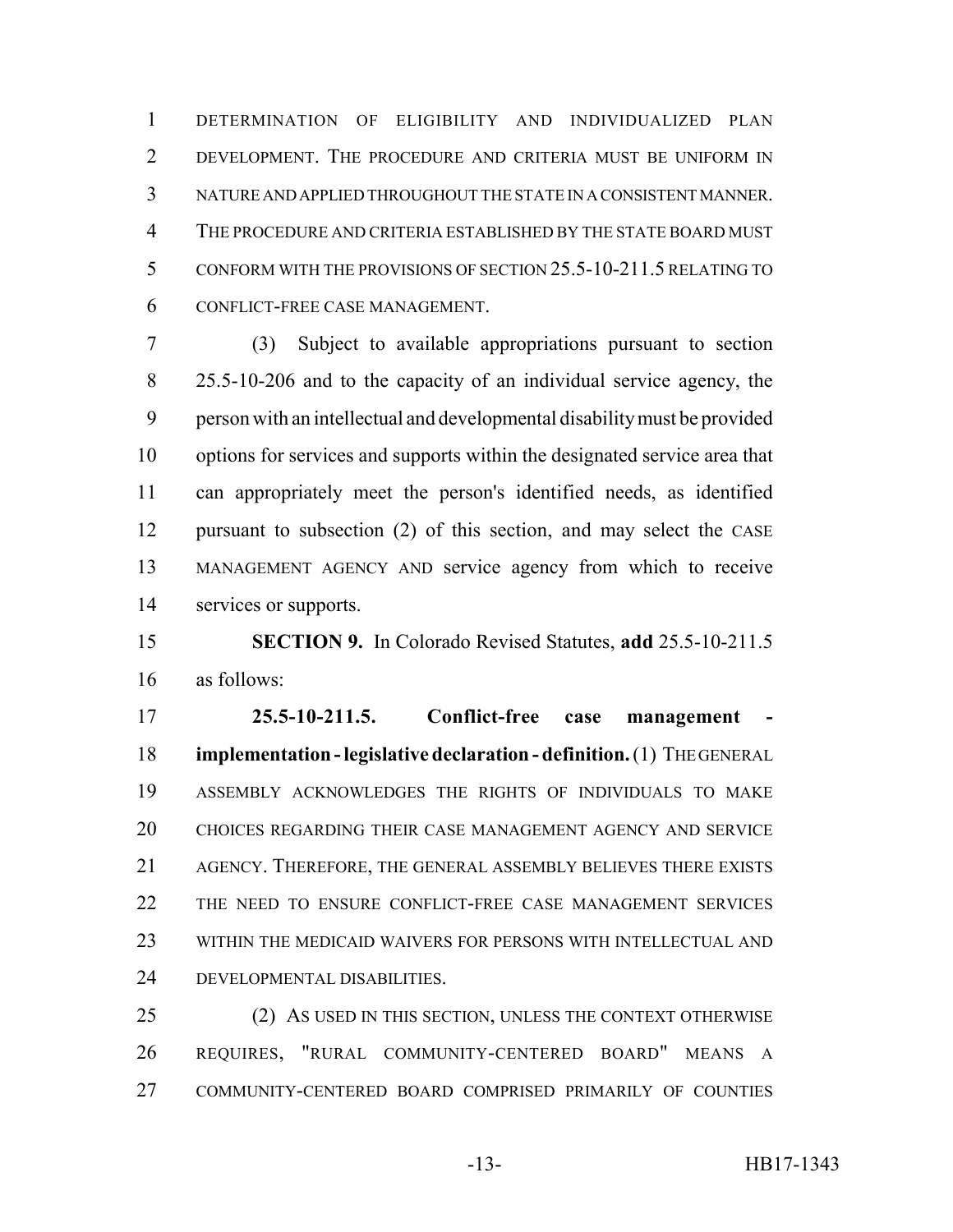DESIGNATED BY THE STATE OFFICE OF RURAL HEALTH AS A RURAL OR FRONTIER COUNTY.

 (3) A CONFLICT-FREE CASE MANAGEMENT SYSTEM SHALL BE IMPLEMENTED IN COLORADO AS FOLLOWS:

 (a) NO LATER THAN JULY 1, 2017, THE STATE DEPARTMENT SHALL DETERMINE THE OPTIONS FOR COMMUNITY-CENTERED BOARDS TO BECOME COMPLIANT WITH CONFLICT-FREE CASE MANAGEMENT;

 (b) NO LATER THAN JANUARY 1, 2018, THE STATE DEPARTMENT SHALL PUBLISH GUIDANCE ON THE COMPONENTS OF A BUSINESS CONTINUITY PLAN;

 (c) NO LATER THAN JULY 1, 2018, EACH COMMUNITY-CENTERED BOARD SHALL SUBMIT A BUSINESS CONTINUITY PLAN TO THE STATE DEPARTMENT BASED ON THE BEST OPTION FOR THE COMMUNITY-CENTERED BOARD PURSUANT TO SUBSECTION (3)(a) OF THIS SECTION;

16 (d) ONCE A COMMUNITY-CENTERED BOARD HAS SUBMITTED ITS 17 BUSINESS CONTINUITY PLAN, ON OR BEFORE JUNE 30, 2019, THE STATE DEPARTMENT SHALL COMPLETE AN ANALYSIS OF THE ADEQUACY OF THE CONTINUITY PLAN, UNREIMBURSED TRANSITION COSTS, AND COMMUNITY 20 IMPACTS OF THE TRANSITION TO CONFLICT-FREE CASE MANAGEMENT;

 (e) NO LATER THAN JUNE 30, 2020, A COMMUNITY-CENTERED BOARD SHALL COMPLETE ANY NECESSARY CHANGES TO ITS BUSINESS OPERATION THAT ARE REQUIRED TO IMPLEMENT ITS BUSINESS CONTINUITY PLAN;

 (f) NO LATER THAN JUNE 30, 2021, AT LEAST TWENTY-FIVE PERCENT OF CLIENTS RECEIVING HOME- AND COMMUNITY-BASED SERVICES MUST BE SERVED THROUGH A SYSTEM OF CONFLICT-FREE CASE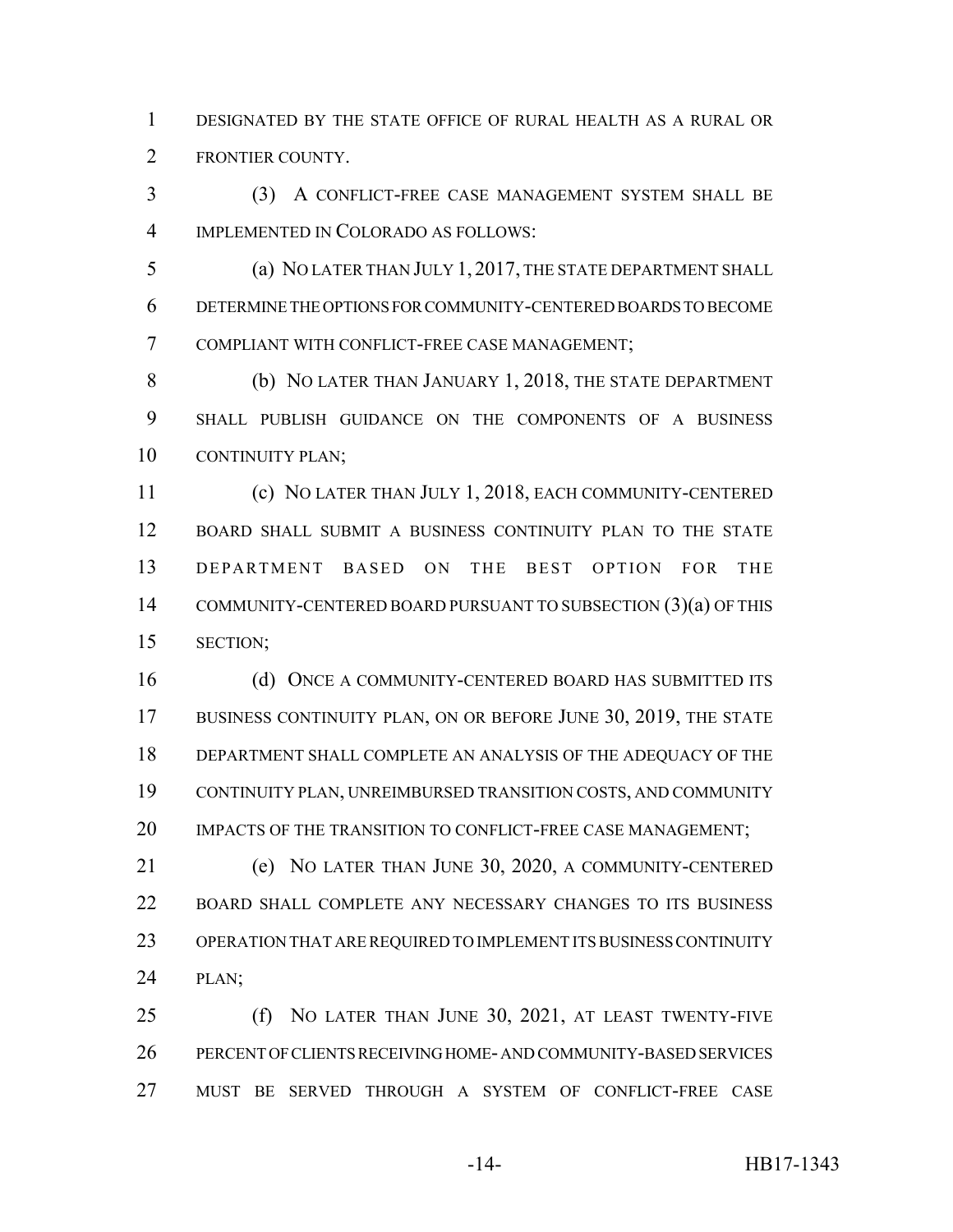MANAGEMENT; AND

 (g) NO LATER THAN JUNE 30,2022, ALL CLIENTS RECEIVING HOME- AND COMMUNITY-BASED SERVICES MUST BE SERVED THROUGH A SYSTEM OF CONFLICT-FREE CASE MANAGEMENT.

 (4) **Rural-based services - exemption.** (a) THE STATE DEPARTMENT IS AUTHORIZED TO SEEK A FEDERAL EXEMPTION FROM CONFLICT-FREE CASE MANAGEMENT REQUIREMENTS FOR GEOGRAPHIC AREAS WITHIN THE STATE WHERE THE ONLY WILLING AND QUALIFIED ENTITY TO PROVIDE CASE MANAGEMENT SERVICES IS ALSO THE ONLY WILLING AND QUALIFIED ENTITY TO PROVIDE HOME- AND COMMUNITY-BASED SERVICES IN THAT GEOGRAPHIC AREA.

 (b) A RURAL COMMUNITY-CENTERED BOARD MUST INITIALLY 13 NOTIFY THE STATE DEPARTMENT IN WRITING, NO LATER THAN JULY 1, 14 2017, TO REQUEST THAT THE STATE DEPARTMENT SEEK A FEDERAL EXEMPTION FOR ITS DESIGNATED SERVICE AREA, AS DEFINED IN SECTION 25.5-10-202. UPON RECEIPT OF THE NOTICE, THE STATE DEPARTMENT SHALL EVALUATE CASE MANAGEMENT SERVICE PROVIDER CAPACITY, AND, IF THE STATE DEPARTMENT DETERMINES THAT IT IS SUPPORTED, THE STATE DEPARTMENT SHALL SEEK A FEDERAL EXEMPTION FOR ITS DESIGNATED SERVICE AREA WITHIN A REASONABLE PERIOD OF TIME.

**(c) UPON NOTIFICATION OF FEDERAL APPROVAL OR DENIAL OF A**  FEDERAL EXEMPTION FROM CONFLICT-FREE CASE MANAGEMENT REQUIREMENTS, THE RURAL COMMUNITY-CENTERED BOARD SHALL SUBMIT A BUSINESS CONTINUITY PLAN AND COMMENCE ANY NECESSARY CHANGES TO ITS BUSINESS OPERATION PURSUANT TO SUBSECTION (3)(e) OF THIS SECTION.

27 (d) THE STATE BOARD SHALL PROMULGATE RULES FOR THE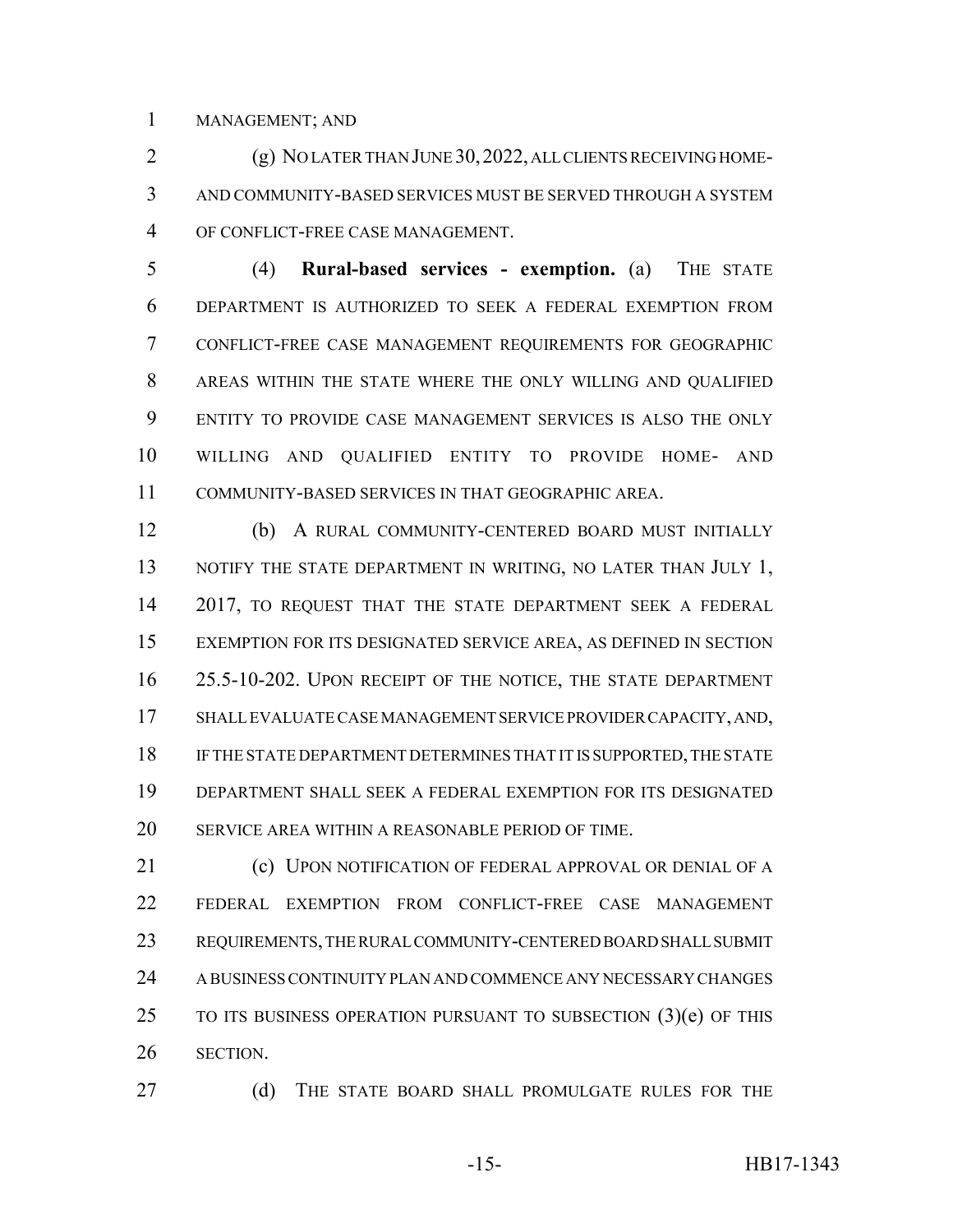PROVISION OF SERVICES AND SUPPORTS, INCLUDING SERVICES AND SUPPORTS COORDINATION, WHEN THERE ARE MULTIPLE AGENCIES OPERATING IN A SPECIFIED GEOGRAPHIC AREA.

 (e) IF THE STATE DEPARTMENT HAS NOT RECEIVED NOTIFICATION BY JULY 1, 2019, REGARDING APPROVAL OR DENIAL FOR A FEDERAL EXEMPTION FROM CONFLICT-FREE CASE MANAGEMENT REQUIREMENTS, THE STATE BOARD SHALL PROMULGATE RULES FOR THE PROVISION OF SERVICES AND SUPPORTS, INCLUDING SERVICES AND SUPPORTS COORDINATION, FOR DESIGNATED SERVICE AREAS WHERE A FEDERAL EXEMPTION FROM CONFLICT-FREE CASE MANAGEMENT IS PENDING.

 (f) IN ORDER TO ENSURE STABILITY, CLIENT CHOICE, AND ACCESS TO SERVICES IN RURAL COMMUNITIES, THE STATE BOARD SHALL PROMULGATE RULES, AS PERMITTED UNDER FEDERAL LAW, THAT ALLOW A QUALIFIED ENTITY TO PROVIDE BOTH CASE MANAGEMENT SERVICES AND HOME- AND COMMUNITY-BASED SERVICES TO THE SAME INDIVIDUAL IF THERE IS INSUFFICIENT CHOICE OR CAPACITY AMONG EXISTING SERVICE AGENCIES OR CASE MANAGEMENT AGENCIES SERVING A DESIGNATED SERVICE AREA OF A RURAL COMMUNITY-CENTERED BOARD.

 (5) THE STATE BOARD SHALL AMEND ITS RULES CONSISTENT WITH 20 CHANGES IN FEDERAL LAW AS SET FORTH IN 42 CFR (c)(1)(VI), INCLUDING CHANGES RELATING TO ALLOWABLE EXEMPTIONS.

 **SECTION 10. Appropriation.** (1) For the 2017-18 state fiscal year, \$75,000 is appropriated to the department of health care policy and financing for use by the executive director's office. This appropriation is from the intellectual and developmental disabilities services cash fund created in section 25.5-10-207 (1), C.R.S. To implement this act, the office may use this appropriation for general professional services and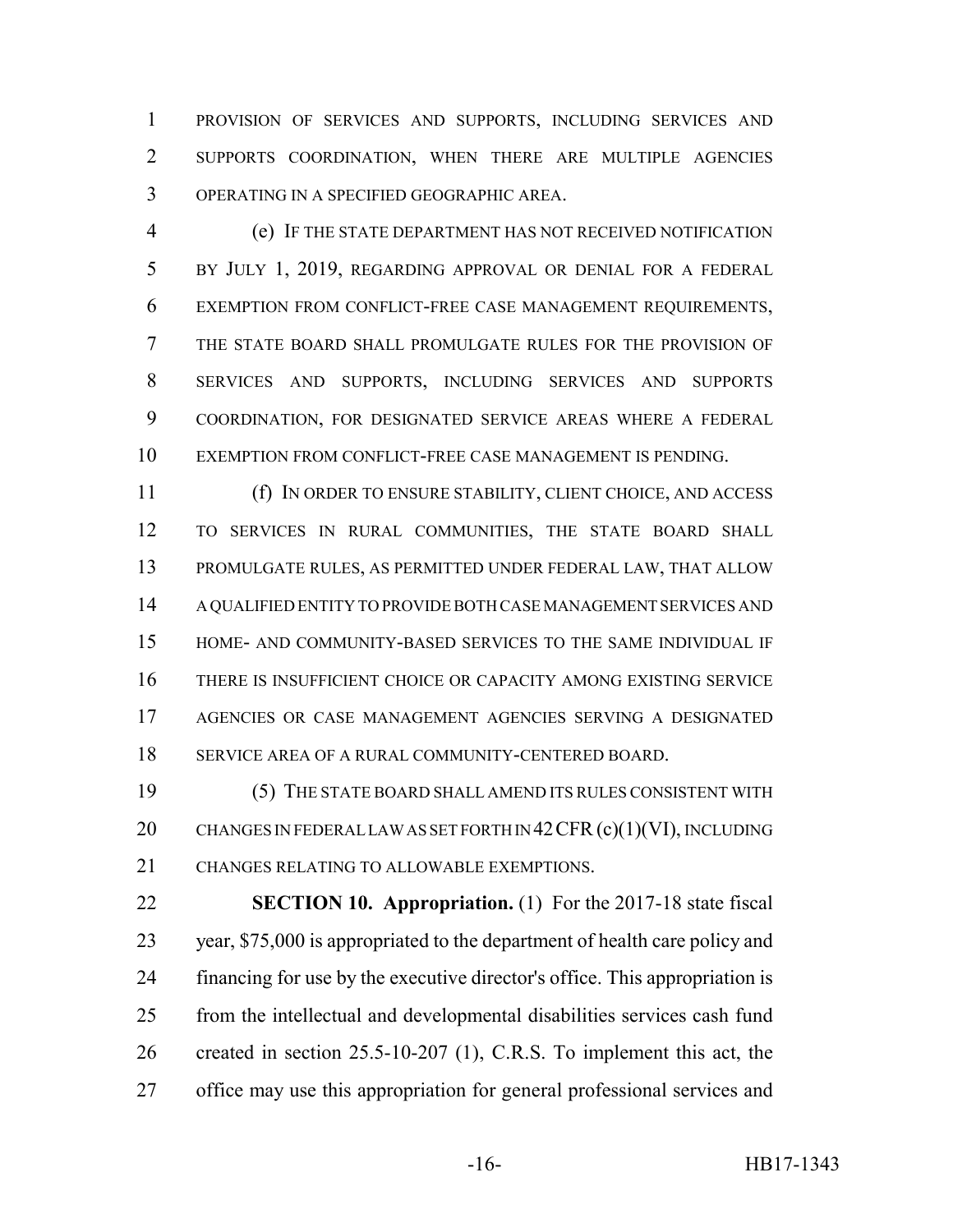special projects.

 (2) For the 2017-18 state fiscal year, the general assembly anticipates that the department of health care policy and financing will receive \$75,000 in federal funds to implement this act, which amount is included for informational purposes only. The appropriation in subsection (1) of this section is based on the assumption that the department will receive this amount of federal funds to be used for general professional services and special projects.

 (3) For the 2017-18 state fiscal year, \$36,398 is appropriated to the department of health care policy and financing for use by the office of community living. This appropriation is from the intellectual and developmental disabilities services cash fund created in section 13 25.5-10-207 (1), C.R.S. To implement this act, the office may use this appropriation as follows:

 (a) \$33,571 for personal services, which amount is based on an assumption that the office will require an additional 1.0 FTE; and

(b) \$2,827 for operating expenses.

 (4) For the 2017-18 state fiscal year, the general assembly anticipates that the department of health care policy and financing will receive \$36,396 in federal funds to implement this act, which amount is included for informational purposes only. The appropriation in subsection (3) of this section is based on the assumption that the department will receive this amount of federal funds to be used as follows:

- (a) \$33,570 for personal services; and
- (b) \$2,826 for operating expenses.

**SECTION 11. Safety clause.** The general assembly hereby finds,